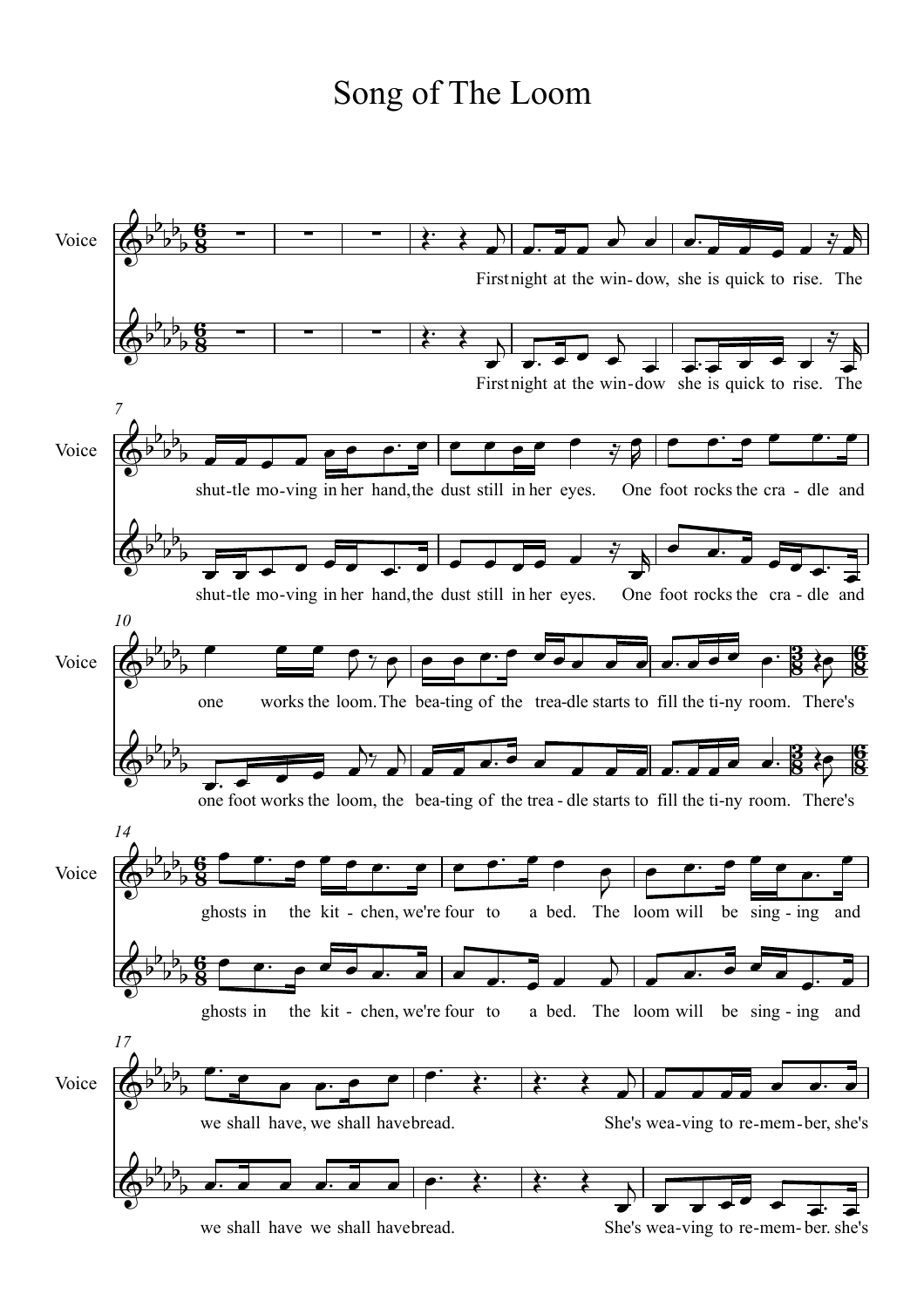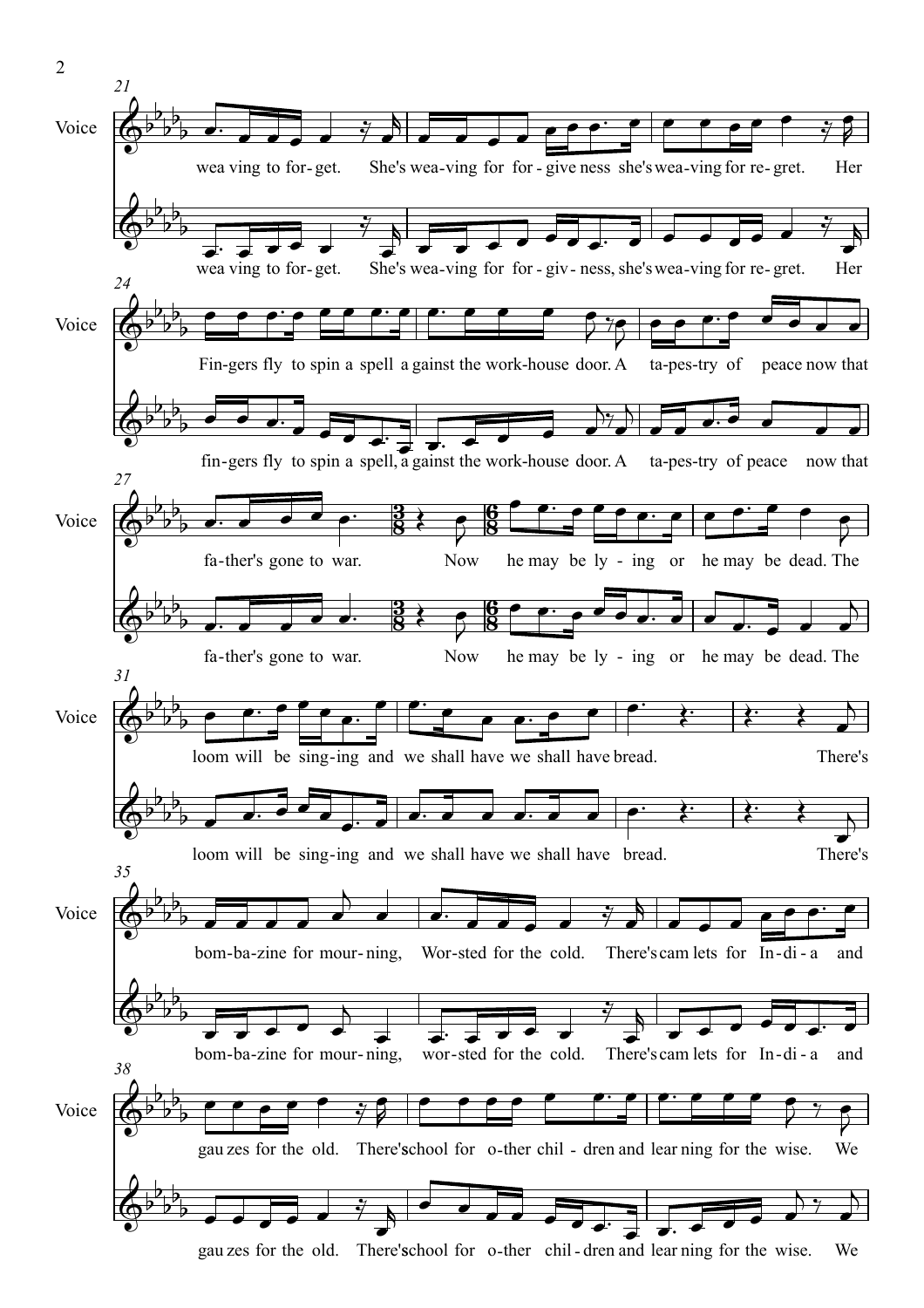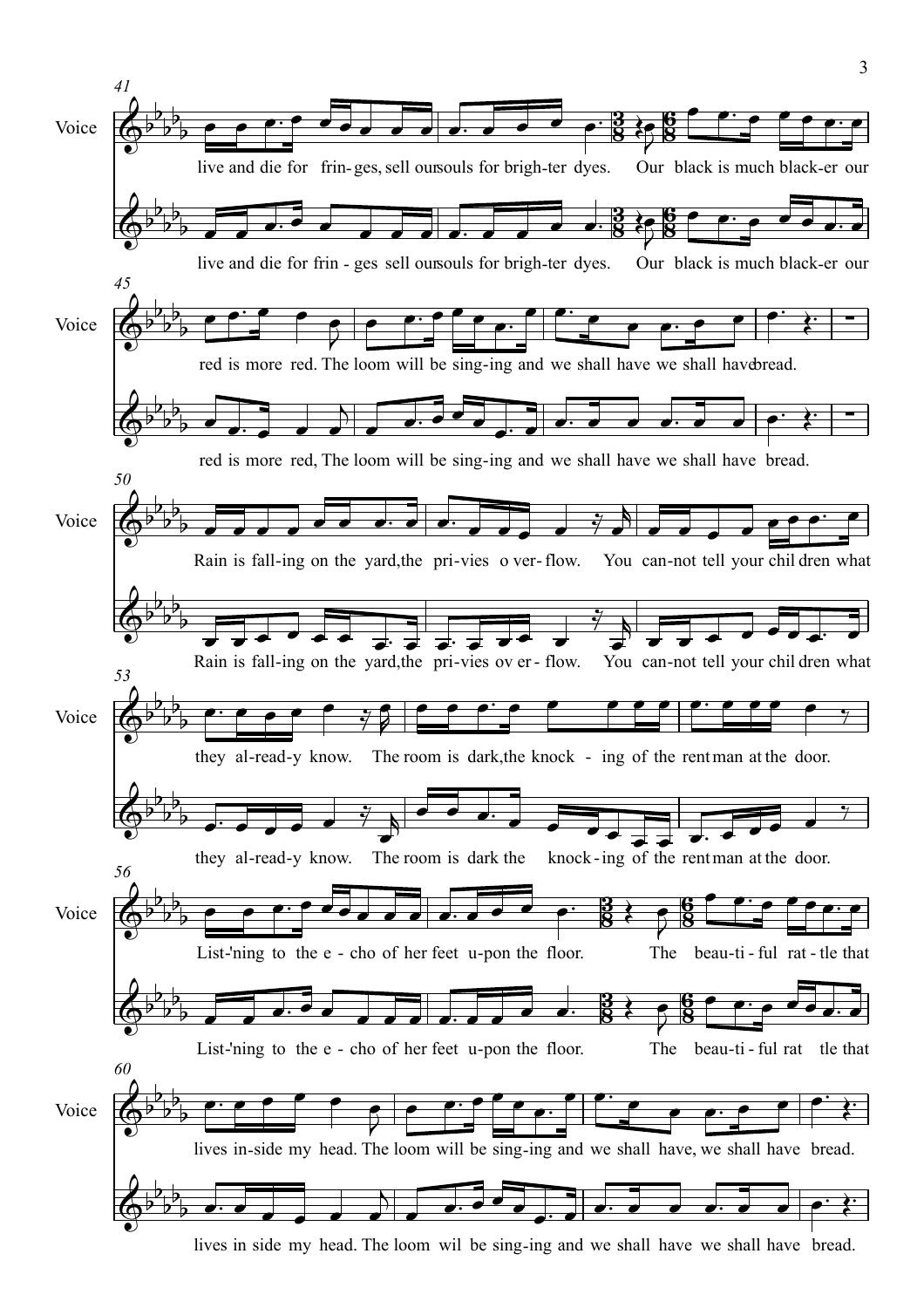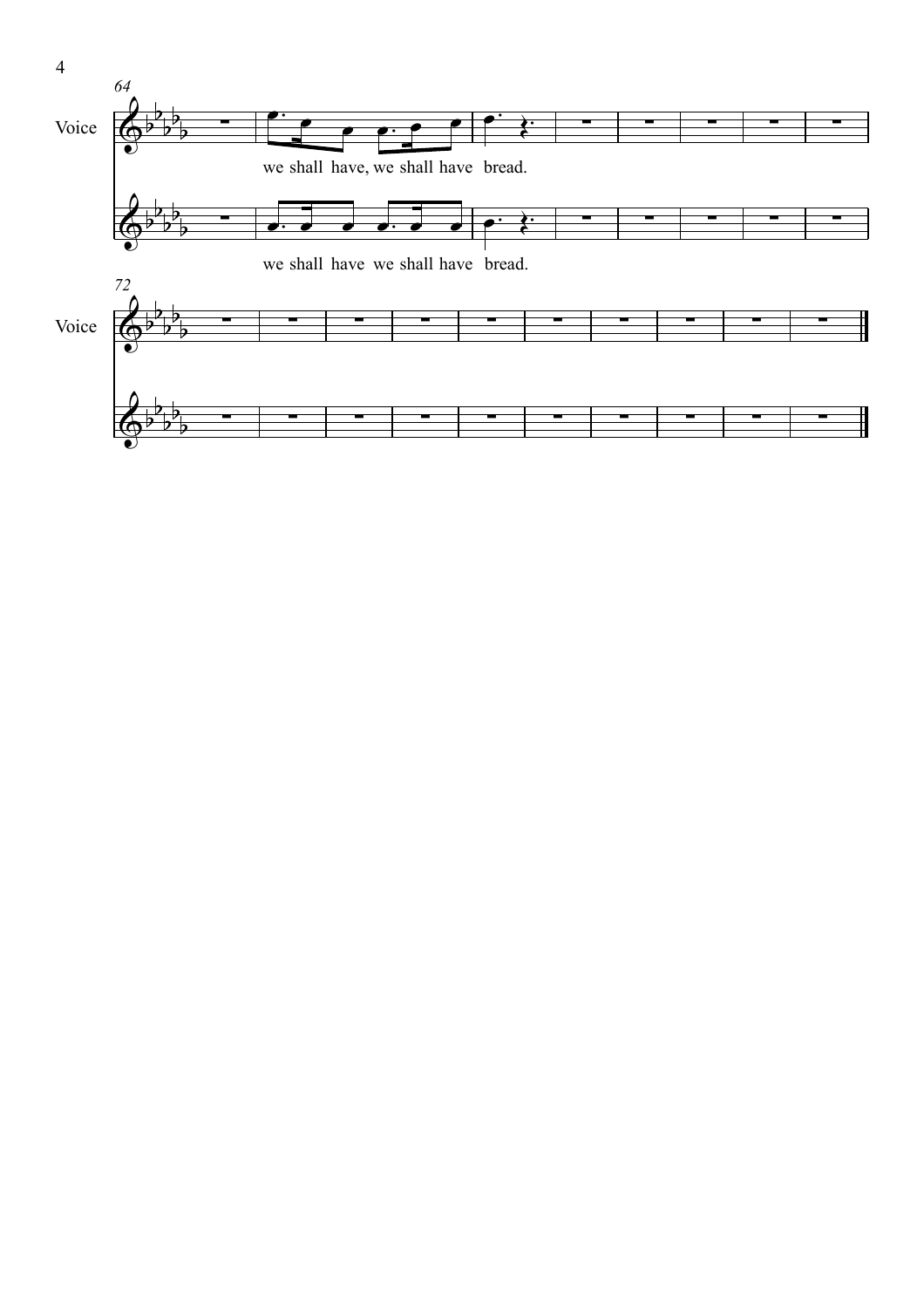## Song of The Loom

Voice

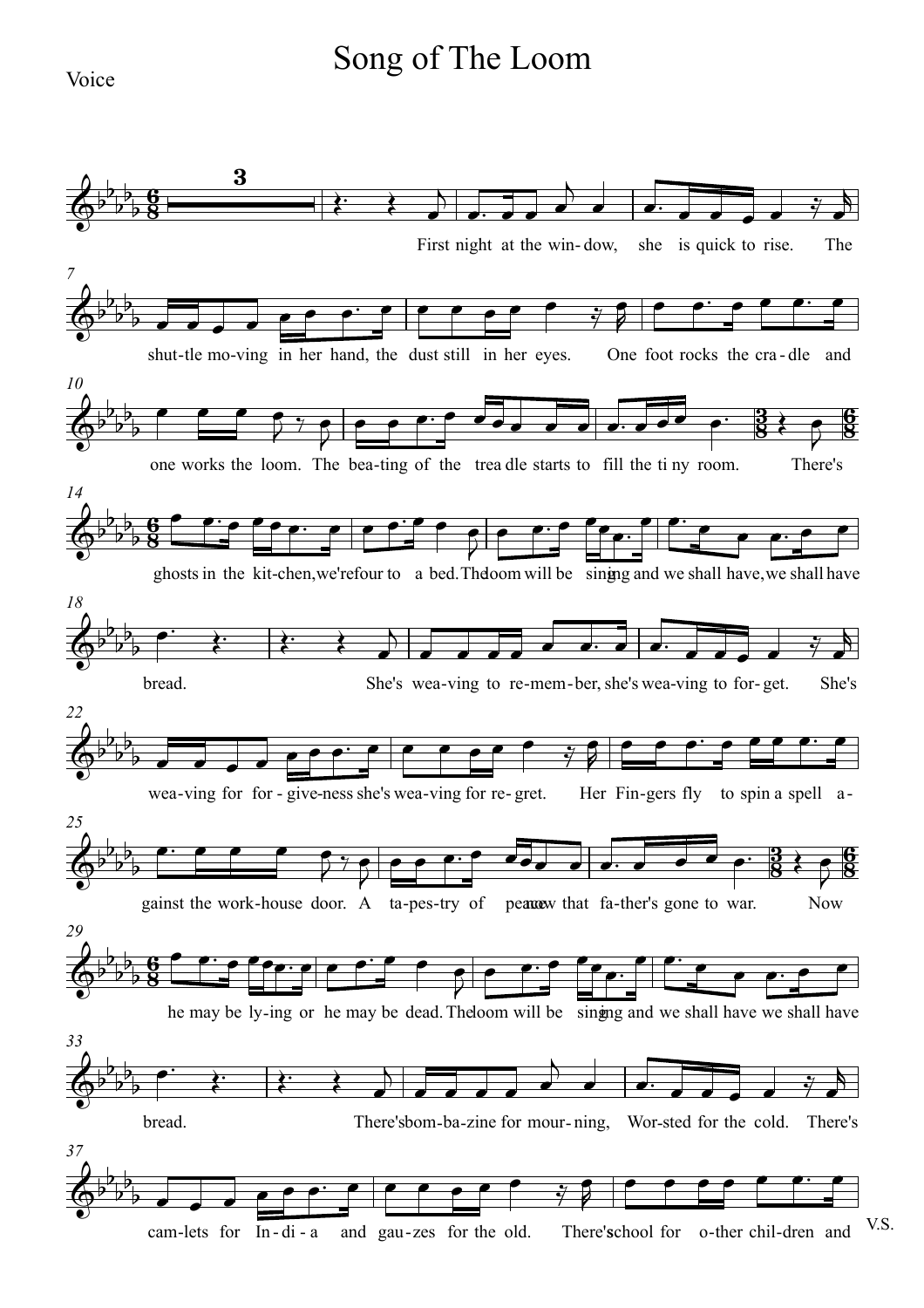

lear-ning for the wise. We live and die for frin- ges, sell oursouls for brigh-ter dyes. Our













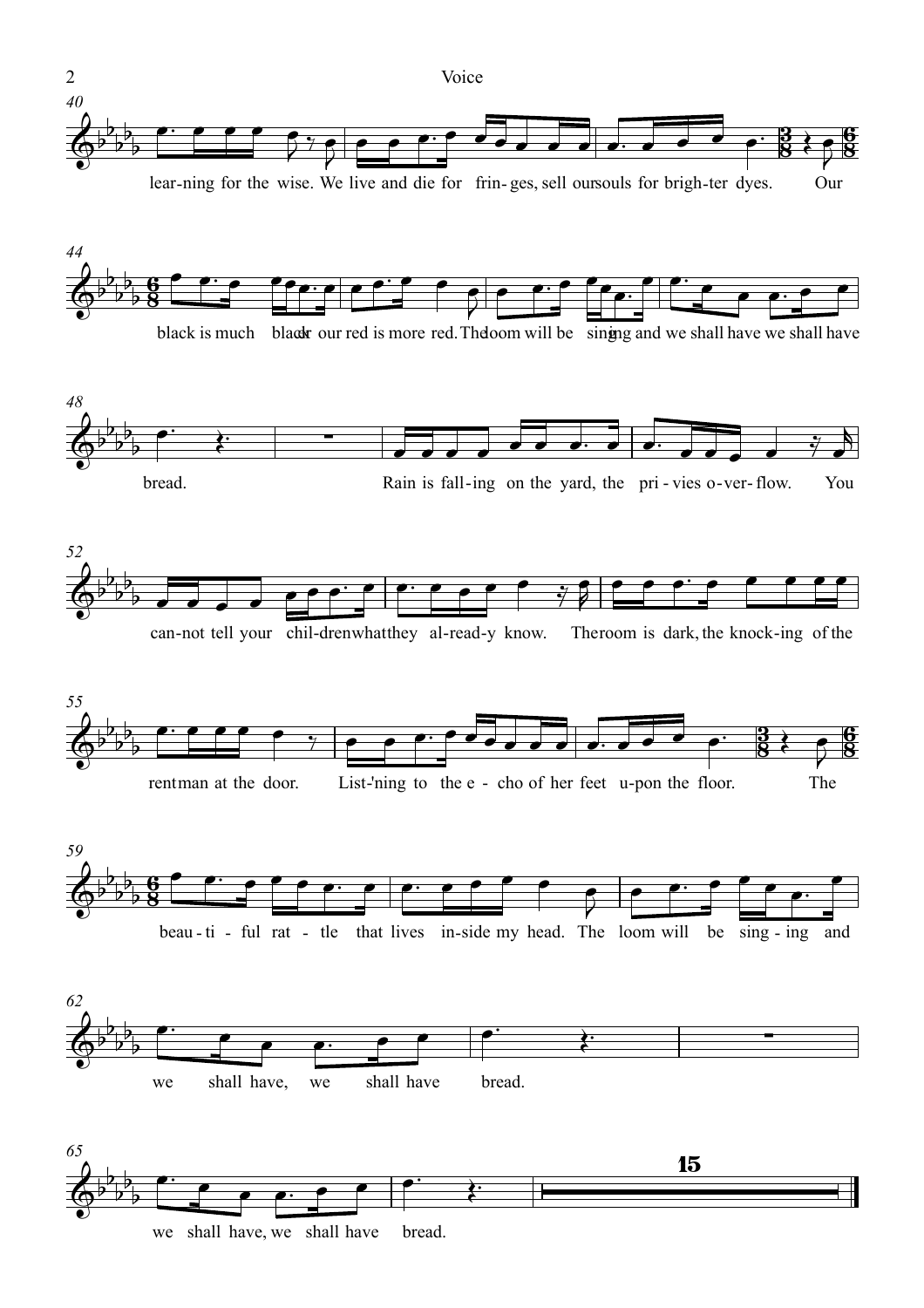## Song of The Loom